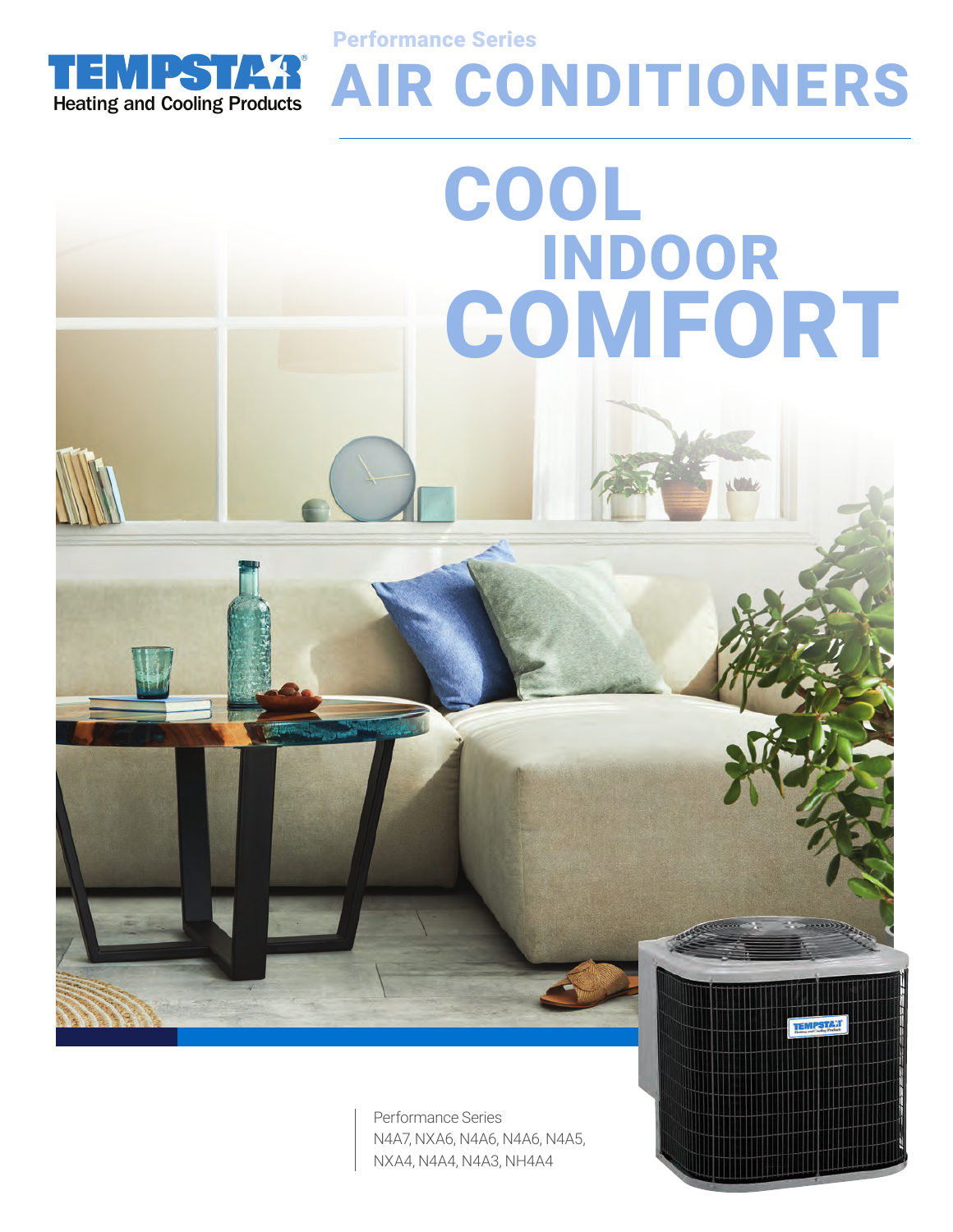

# COMFORT WITH **CONFIDENCE**

Choose Tempstar® heating and cooling equipment so you can enjoy comfort with confidence. Our products deliver exceptional quality, reliability and energy efficiency, backed by time-tested engineering and leading-edge manufacturing. Every unit we make passes a performance check in all phases of operation before it leaves our facility. We call this 100% run testing, and it's one more example of how Tempstar goes the extra mile for your satisfaction.

## **WHAT MATTERS IN AN AIR CONDITIONER?**

#### ENERGY SAVINGS

SEER (Seasonal Energy Efficiency Ratio) measures the cooling efficiency of an air conditioner during an average cooling season. EER (Energy Efficiency Ratio) measures cooling efficiency of an air conditioner at a set temperature (95° F). For both ratings, the higher the number, the greater the potential for energy savings. Performance System air conditioners offer up to an ENERGY STAR® qualified 17 SEER and 13 EER.

## CONSISTENT COMFORT



Available two-stage models automatically select high- or low-stage cooling as needed to match changing conditions and provide more uniform comfort and higher energy efficiency than standard models.

#### COMBINATIONS THAT WORK FOR YOU



A Tempstar split-system air conditioner is a properly matched combination of an outdoor air conditioner and a separate indoor unit such as a natural gas, oil, propane or electric furnace or a fan coil. Your Tempstar dealer can walk you through the options that best fit your needs.

#### RUGGED BUILD



We build our air conditioners to last with corrosion-resistant components, rust-resistant finishes and wire hail guard grilles.

#### PEACE OF MIND



Rest easy with a 10-year parts limited warranty upon timely registration.\*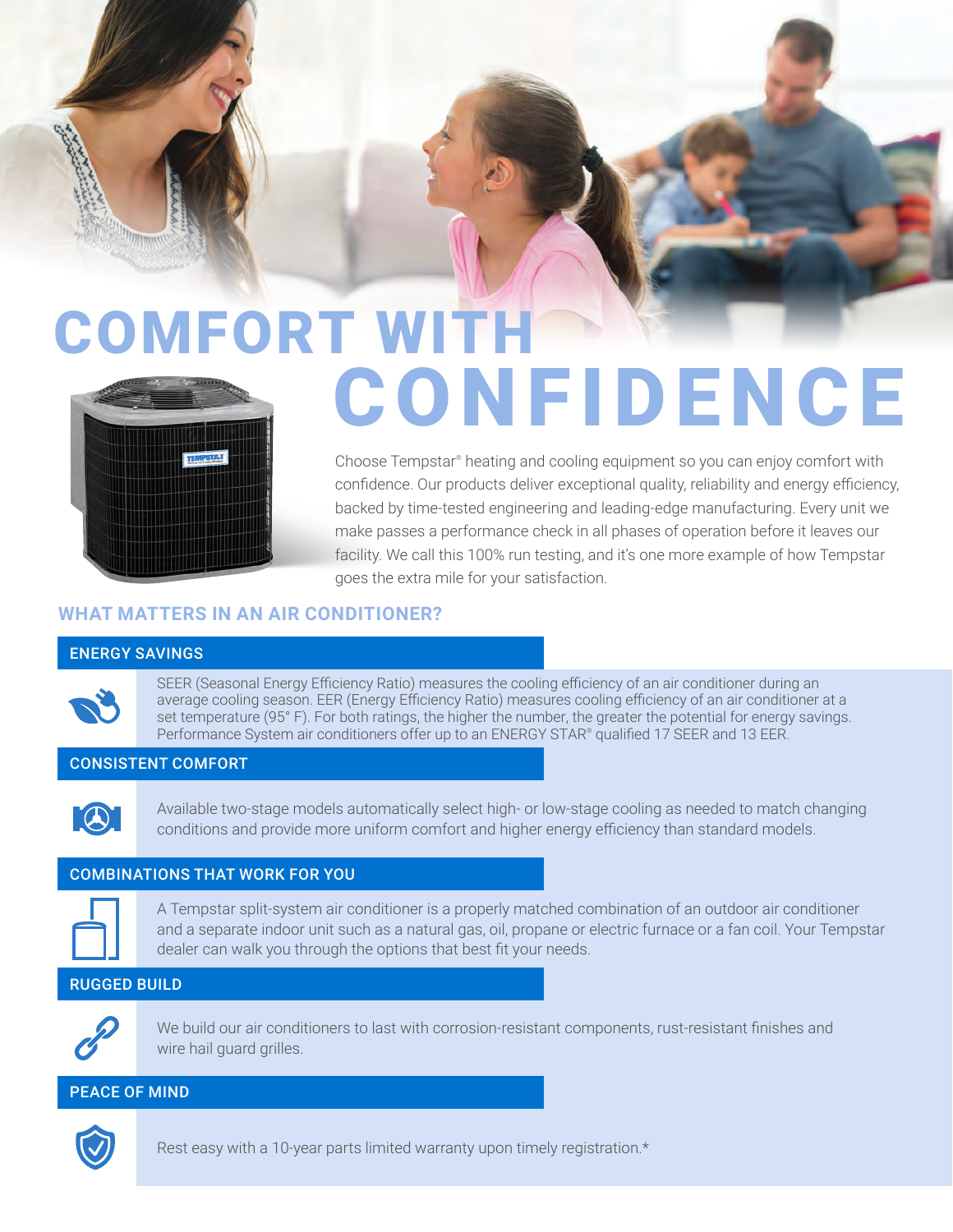## **WHAT SETS TEMPSTAR PERFORMANCE AIR CONDITIONERS APART?**



### **COMPONENTS OF A COMPLETE TEMPSTAR SYSTEM**

We offer a complete family of products designed to provide year-round comfort, control and efficiency. Your dealer can help create a properly matched system to best fit your needs and your budget.



Wi-Fi® -enabled smart thermostat learns your schedule for greater efficiency and comfort.



Provides efficient cooling for comfort and potential energy savings.



**Thermostats Gas Furnaces Fan Coils Evaporator Coils** Provides efficient cooling/ heating for comfort and potential energy savings



Matches to the proper outdoor unit to provide more cooling efficiency and years of reliable service.